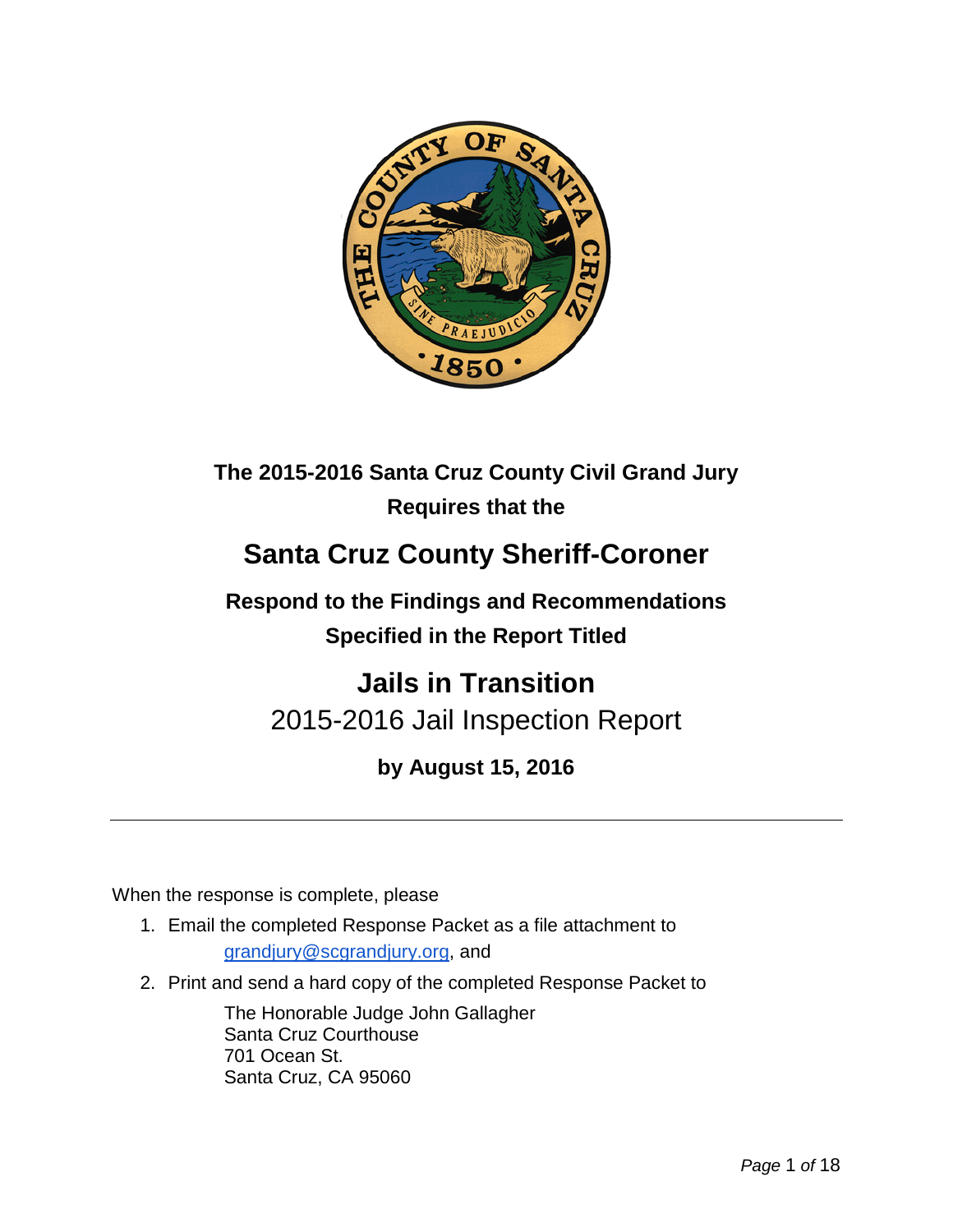## **Instructions for Respondents**

California law PC § 933.05 (included below) requires the respondent to a Grand Jury report to comment on each finding and recommendation within a report. Explanations for disagreements and timeframes for further implementation or analysis must be provided. Please follow the format below when preparing the responses.

#### *Response Format*

- 1. For the Findings included in this Response Packet, select one of the following responses and provide the required additional information:
	- a. **AGREE** with the Finding, or
	- b. **PARTIALLY DISAGREE** with the Finding and specify the portion of the Finding that is disputed and include an explanation of the reasons therefor, or
	- c. **DISAGREE** with the Finding and provide an explanation of the reasons therefor.
- 2. For the Recommendations included in this Response Packet, select one of the following actions and provide the required additional information:
	- a. **HAS BEEN IMPLEMENTED**, with a summary regarding the implemented action, or
	- b. **HAS NOT YET BEEN IMPLEMENTED BUT WILL BE IMPLEMENTED IN THE FUTURE**, with a timeframe or expected date for implementation, or
	- c. **REQUIRES FURTHER ANALYSIS**, with an explanation and the scope and parameters of an analysis or study, and a timeframe for that analysis or study; this timeframe shall not exceed six months from the date of publication of the grand jury report, or
	- d. **WILL NOT BE IMPLEMENTED** because it is not warranted or is not reasonable, with an explanation therefor.

If you have questions about this response form, please contact the Grand Jury by calling 831-454-2099 or by sending an email to [grandjury@scgrandjury.org.](mailto:grandjury@scgrandjury.org)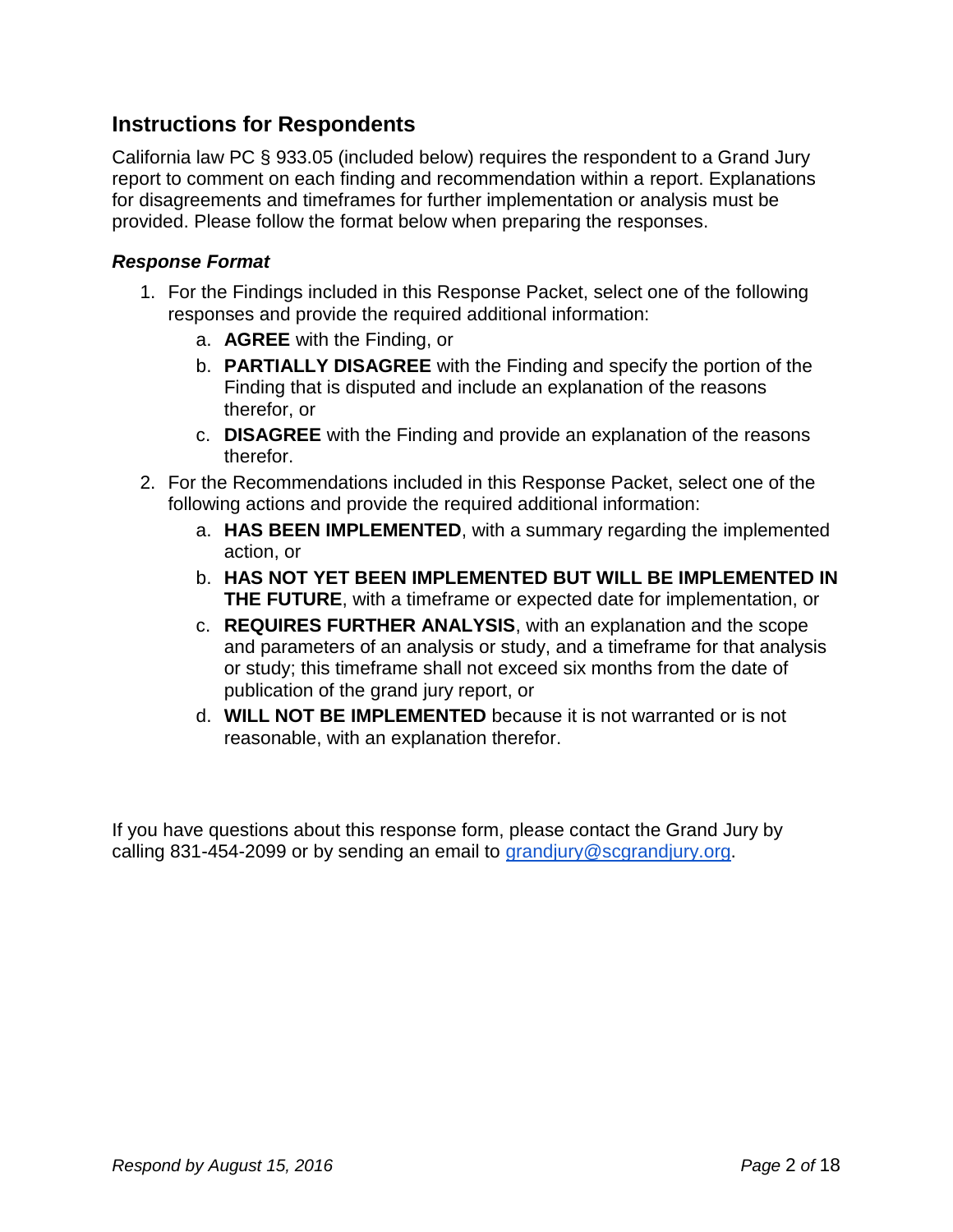## **Findings**

**F1.** The Facility Risk Report, which is generated from the Crisis Intervention Team meeting, lacks specific recommendations.

## **X AGREE**

- **PARTIALLY DISAGREE**  explain the disputed portion
- **DISAGREE** explain why

**Response explanation** (required for a response other than **Agree**):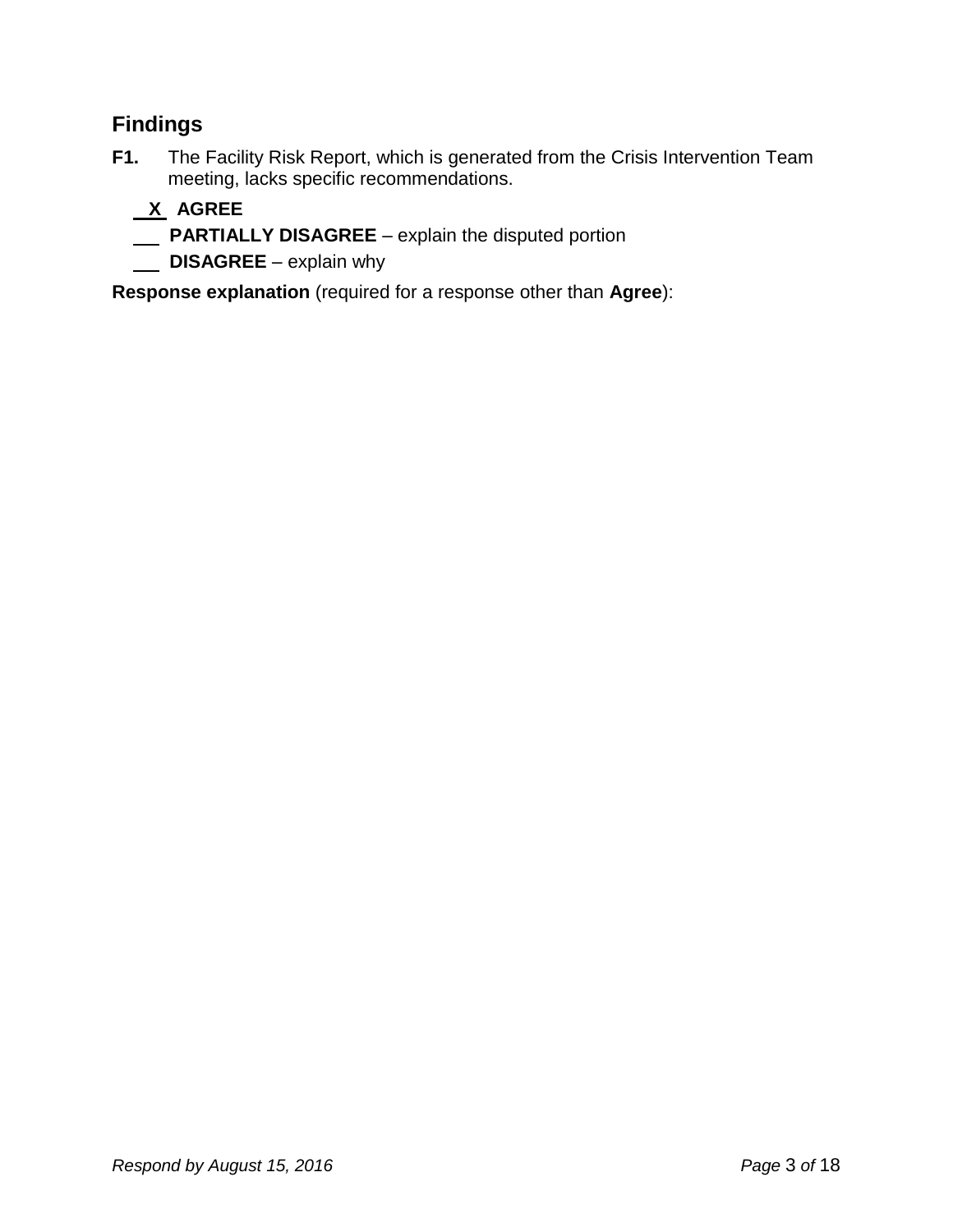**F2.** The Crisis Intervention Team only meets on weekdays, creating potential communication problems by not meeting on weekends and holidays.

## **X AGREE**

- **PARTIALLY DISAGREE** explain the disputed portion
- **DISAGREE** explain why

**Response explanation** (required for a response other than **Agree**):

Beginning June 26, 2016, the Sheriff's Office changed our CIT meeting schedule to seven days per week.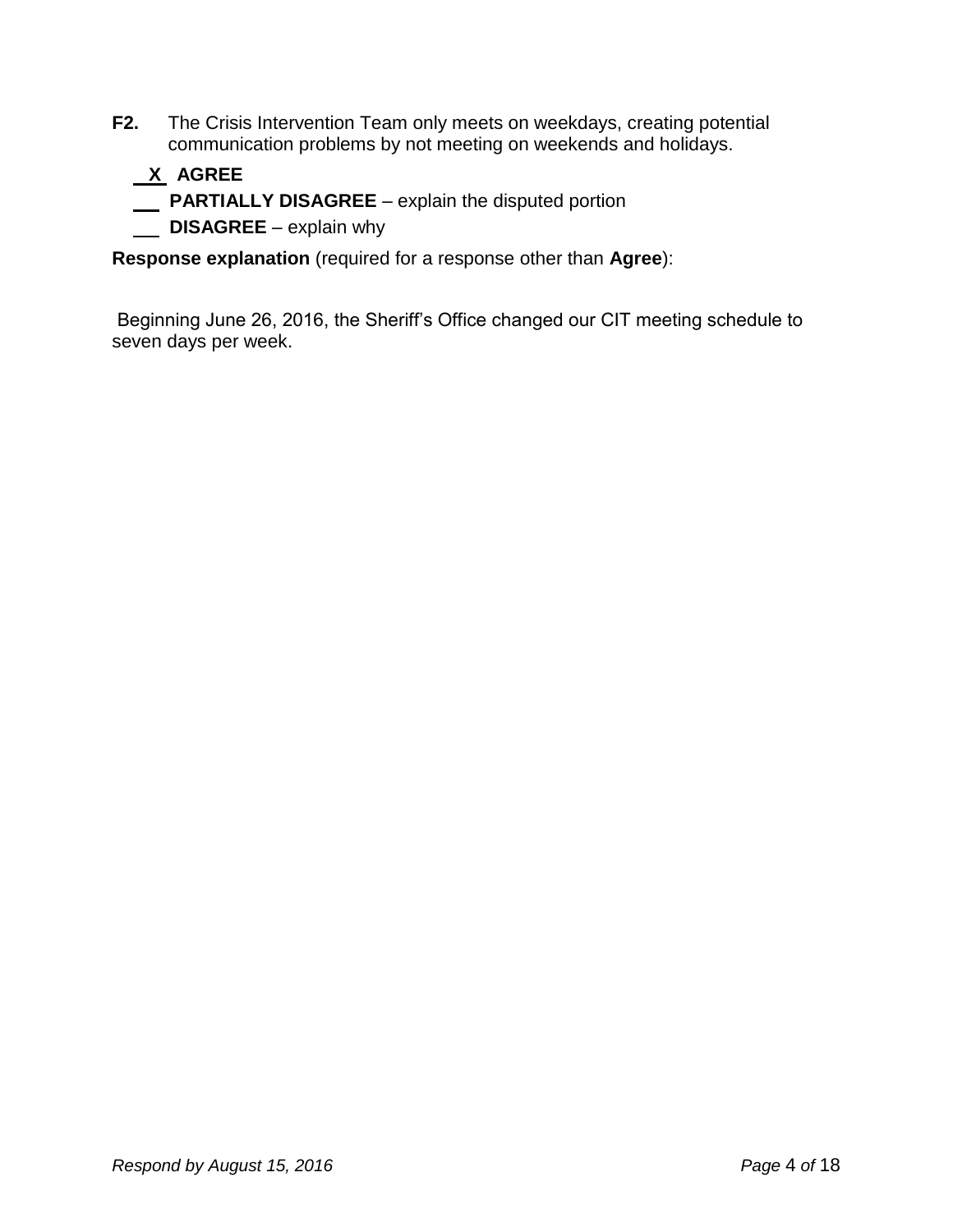**F3.** The Observation Unit does not meet the standard definition of an infirmary.

- **X AGREE**
- **PARTIALLY DISAGREE** explain the disputed portion
- **DISAGREE** explain why

**Response explanation** (required for a response other than **Agree**):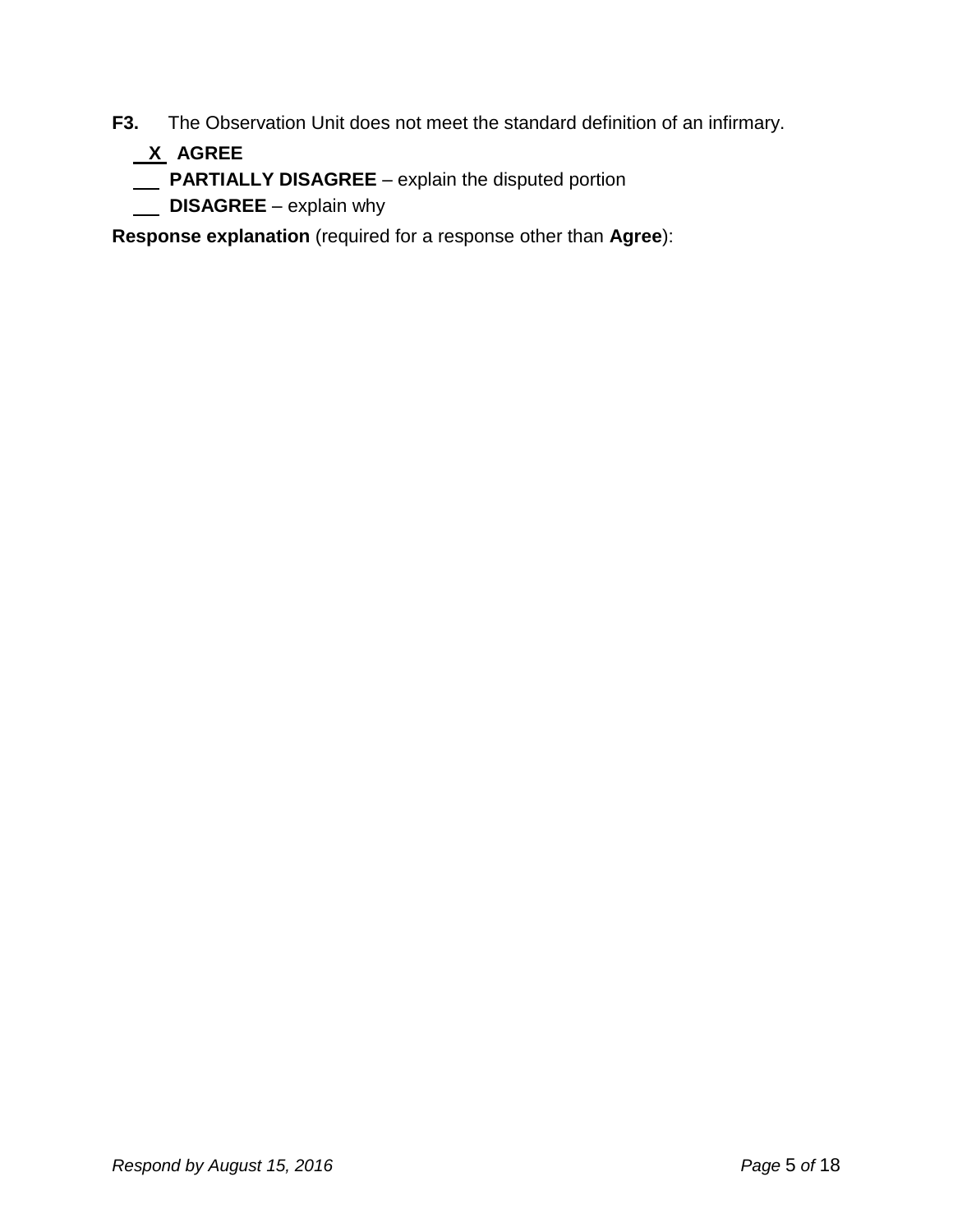**F4.** There are two holding cells in the Medical Unit which can be put to better use for inmate medical needs.

## **AGREE**

- **PARTIALLY DISAGREE**  explain the disputed portion
- **X** DISAGREE explain why

**Response explanation** (required for a response other than **Agree**):

The two holding cells in the Medical Unit are designed and appropriately used to temporarily secure inmates awaiting treatment by medical staff.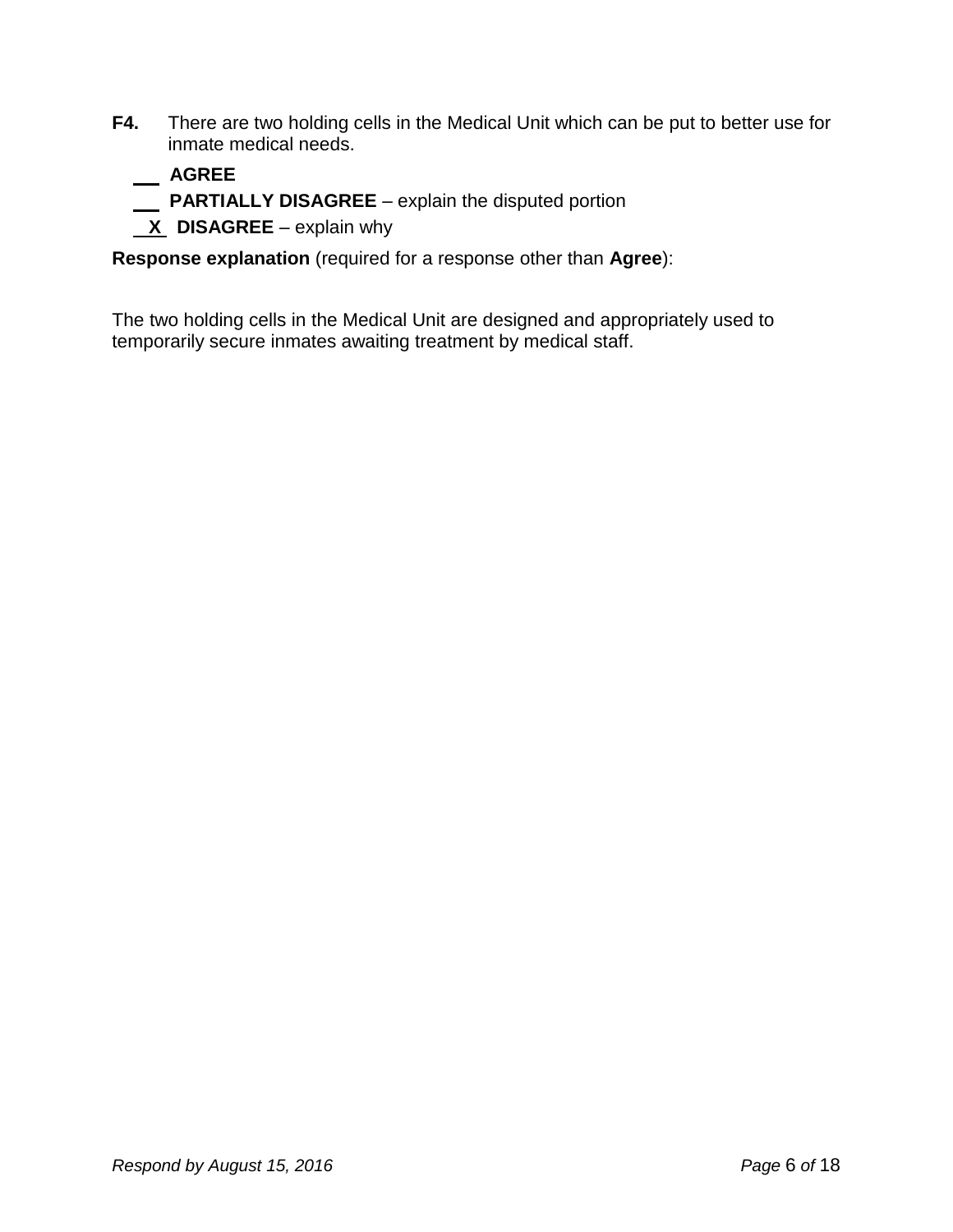**F5.** The Medical Unit (which houses the nurse's station) is several doors away from the Observation Unit contributing to less-than-optimal medical care.

### **AGREE**

- **X** PARTIALLY DISAGREE explain the disputed portion
- **DISAGREE** explain why

**Response explanation** (required for a response other than **Agree**):

The Observation Unit is not an infirmary. Medical staff treats inmates both in the medical unit and respond directly to the patients location throughout the facility. Inmates requiring higher-level medical care and monitoring are transferred to the local hospital.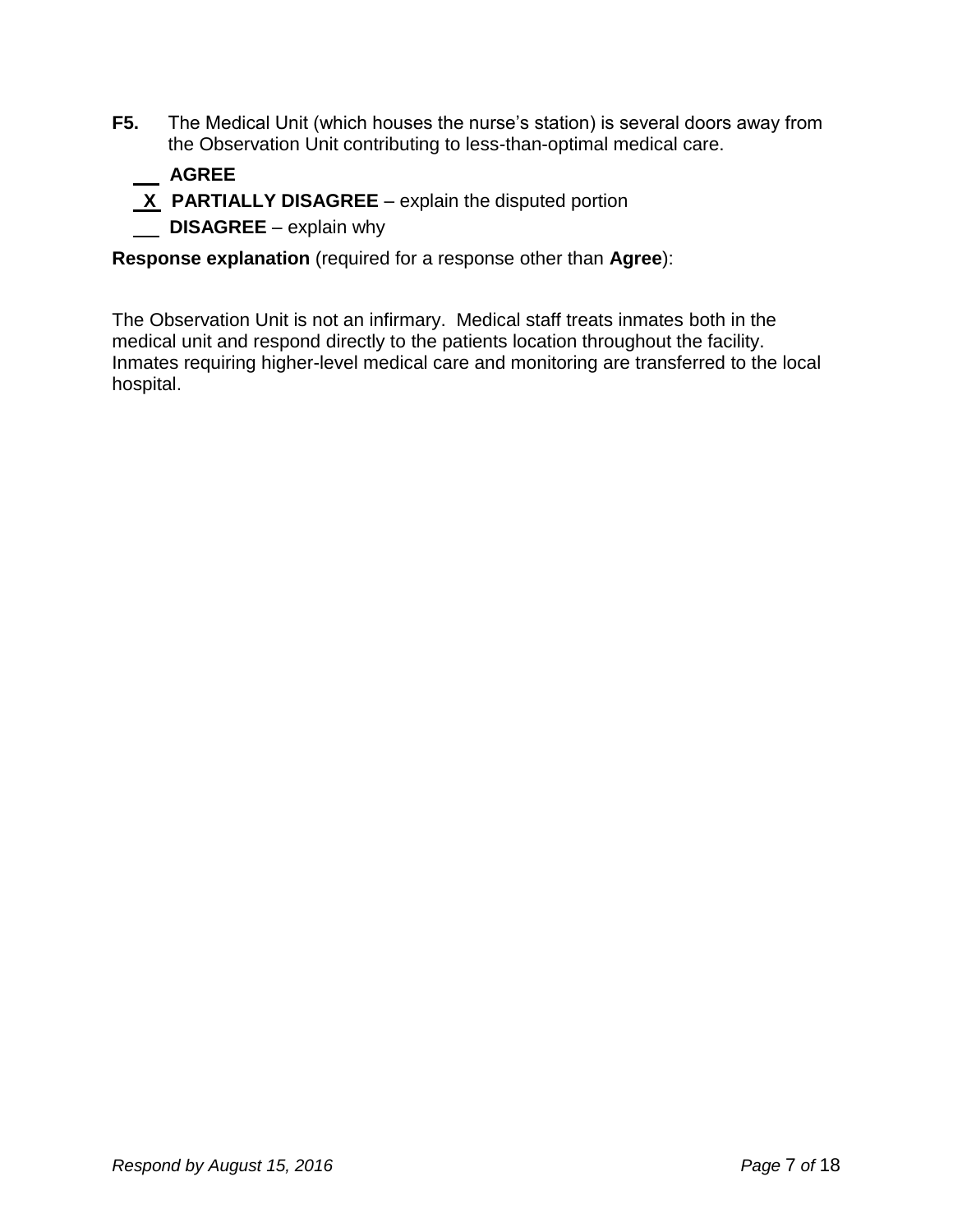**F6.** Current policy allows 72 hours before an at-risk inmate is seen by a doctor, which we feel is too long for at-risk inmates.

## **AGREE**

- **X** PARTIALLY DISAGREE explain the disputed portion
- **DISAGREE** explain why

**Response explanation** (required for a response other than **Agree**):

At-risk inmates are seen immediately upon intake by Jail Medical staff. Inmates requiring urgent assessment by a doctor are transferred to the local hospital. The 72 hour allowance for a Jail Doctor appointment is appropriate for at-risk inmates under the care of onsite medical staff.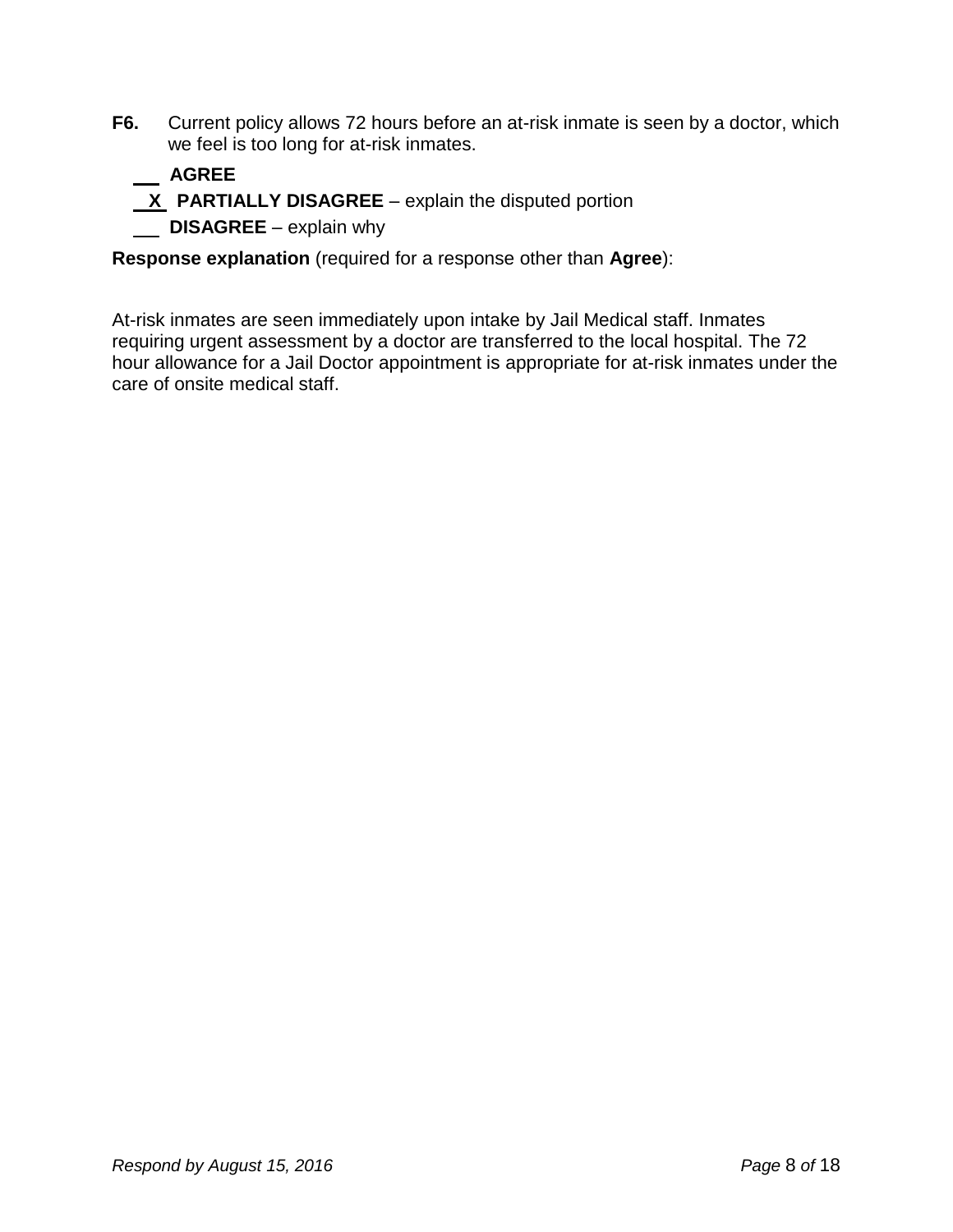**F7.** The window for cell 13 in the Observation Unit is too small for adequate observation.

 **AGREE**

- **PARTIALLY DISAGREE**  explain the disputed portion
- **X DISAGREE** explain why

**Response explanation** (required for a response other than **Agree**):

California Code of Regulations Title 24 regulates the size and shape of jail Safety Cell windows for adequate observation. Cell 13 is a Safety Cell and is compliant with the regulation.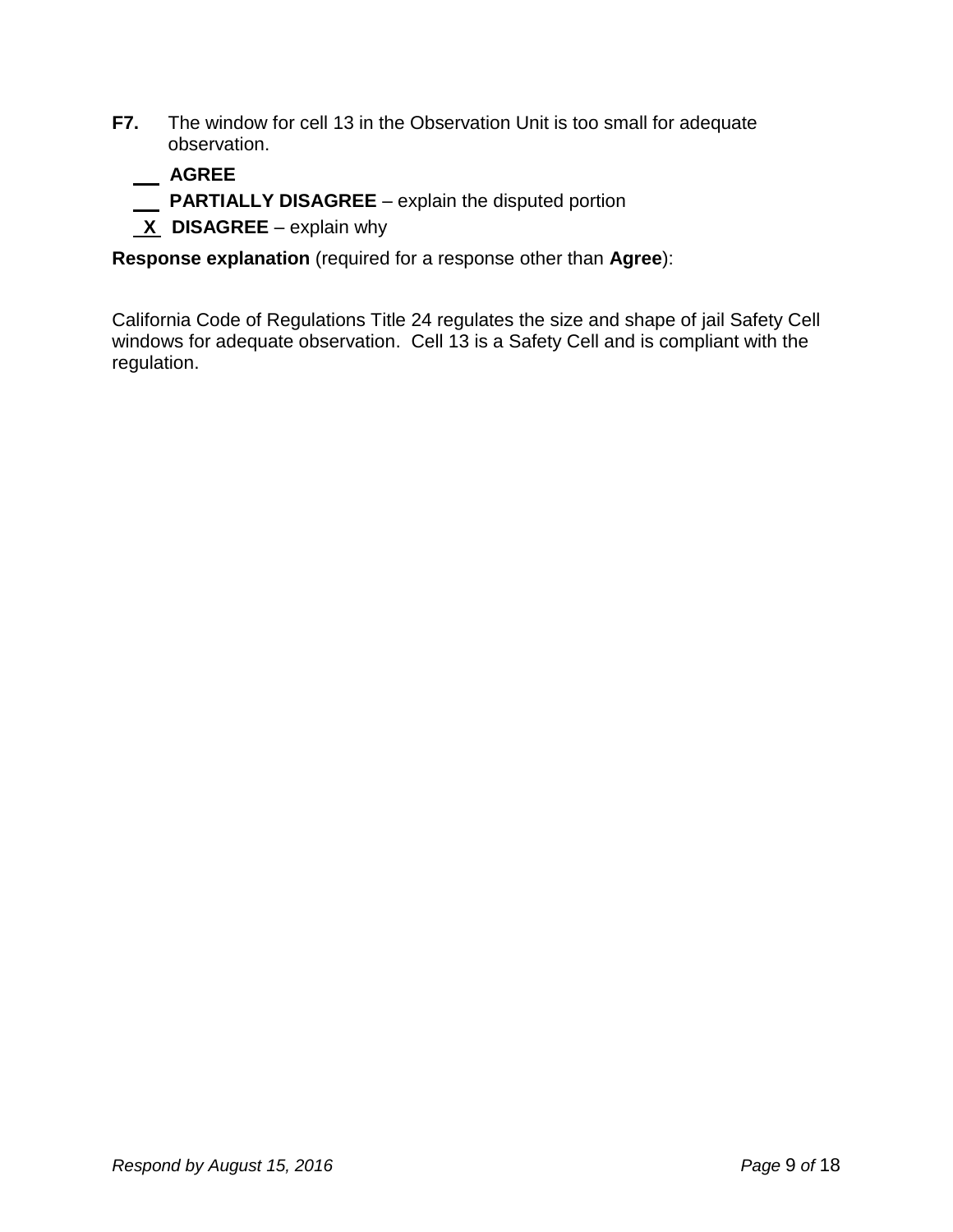- **F8.** The Main Jail's unsecured kitchen back door is a security risk.
	- **AGREE**
	- **X** PARTIALLY DISAGREE explain the disputed portion
	- **DISAGREE** explain why

**Response explanation** (required for a response other than **Agree**):

Fire Code regulations require the Main Jail Kitchen back door remain unlocked. Only screened low-risk inmates are allowed to work in the kitchen and do not pose a significant security risk.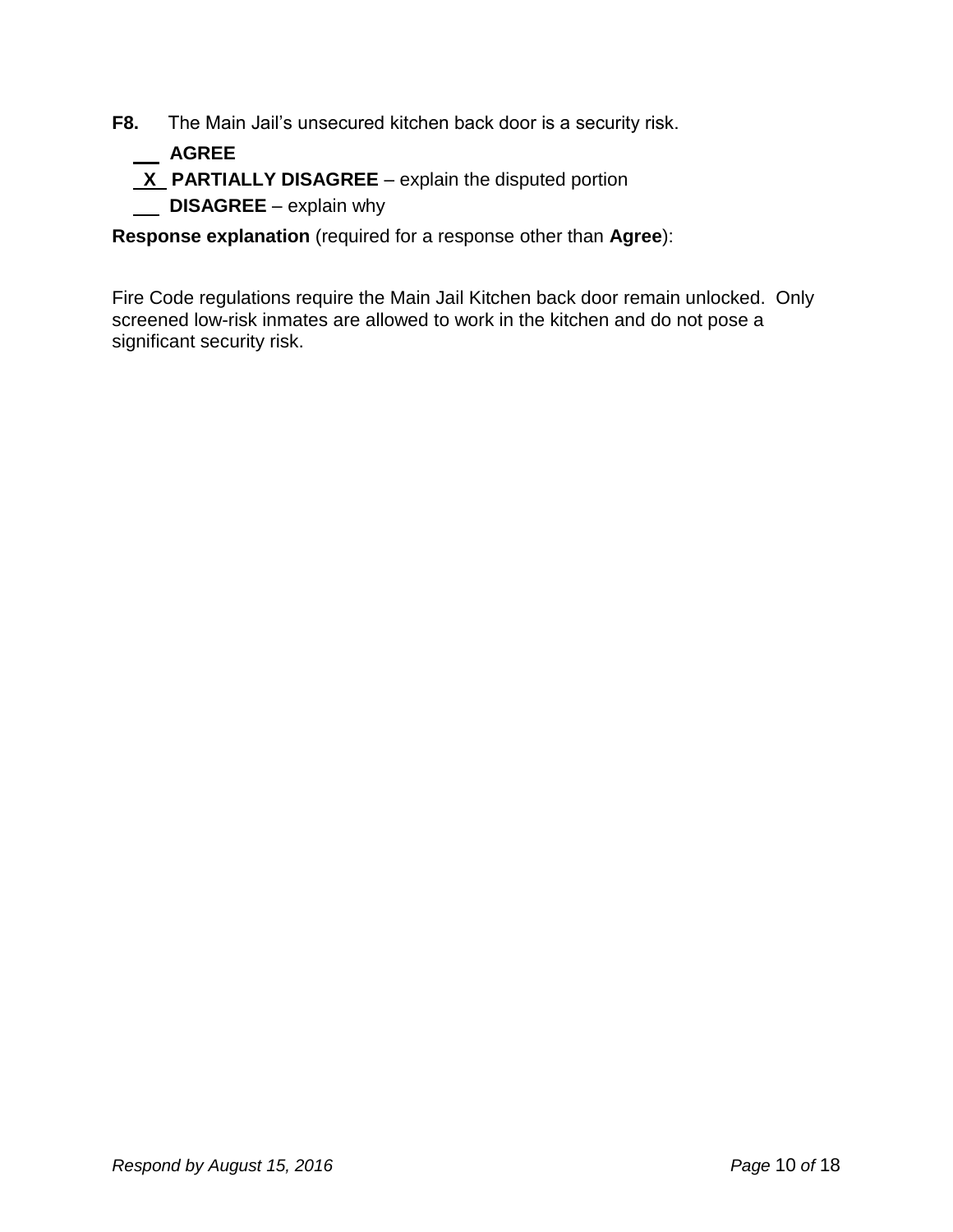## **Recommendations**

- **R1.** The Grand Jury recommends the Crisis Intervention Team's Facility Risk Report include written concerns and recommendations for inmates identified as at-risk. (F1)
	- **HAS BEEN IMPLEMENTED**  summarize what has been done
	- **HAS NOT BEEN IMPLEMENTED BUT WILL BE IMPLEMENTED IN THE FUTURE** – summarize what will be done and the timeframe
	- **X REQUIRES FURTHER ANALYSIS** explain scope and timeframe (not to exceed six months)

### **WILL NOT BE IMPLEMENTED** – explain why

### **Response explanation, summary, and timeframe:**

The Sheriff's Office and Medical and Mental Health managers are reviewing the Facility Risk Report for possible enhancements.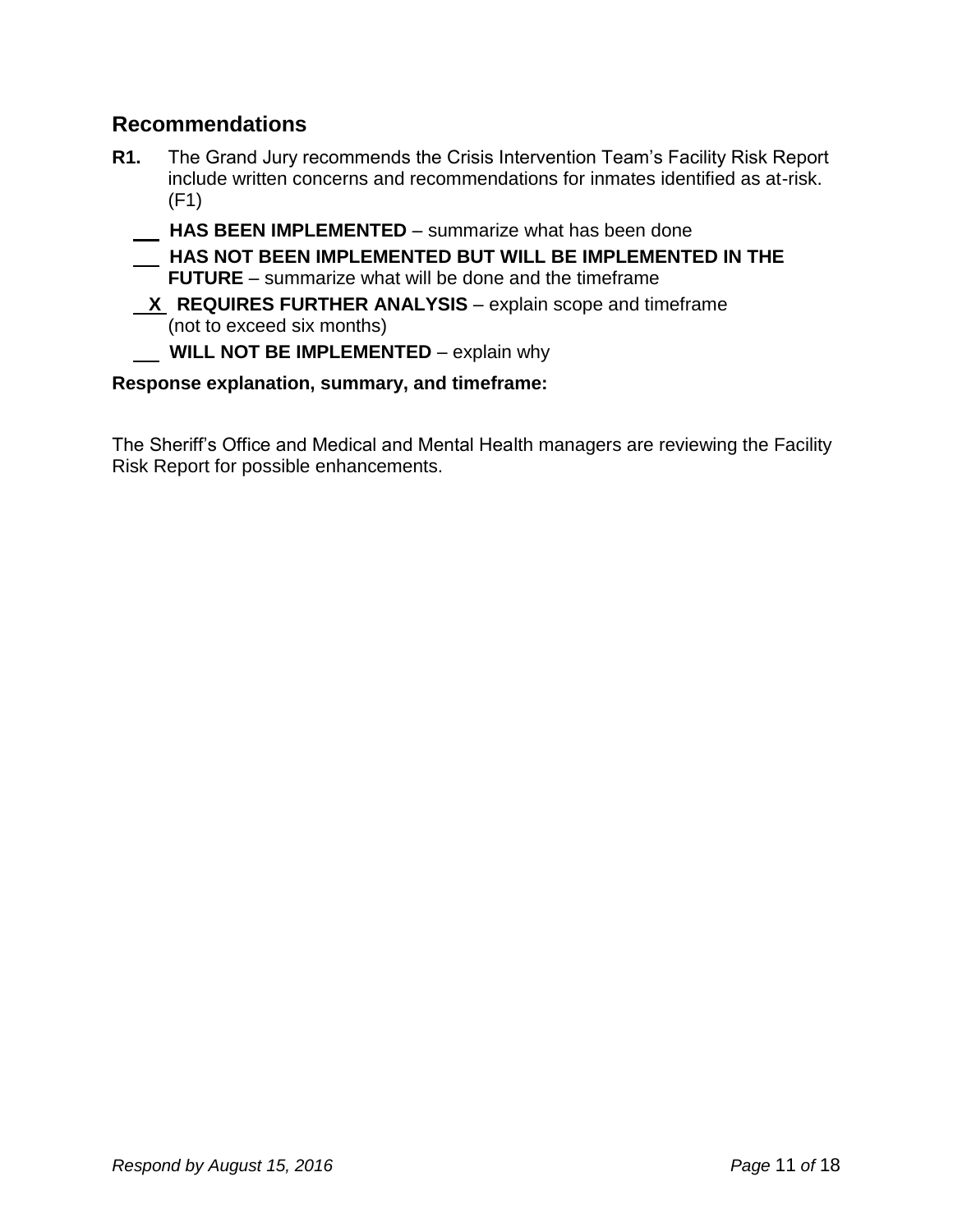- **R2.** The Grand Jury recommends the Crisis Intervention Team meet seven days a week. (F2)
	- **X HAS BEEN IMPLEMENTED** summarize what has been done
	- **HAS NOT BEEN IMPLEMENTED BUT WILL BE IMPLEMENTED IN THE FUTURE** – summarize what will be done and the timeframe
	- **REQUIRES FURTHER ANALYSIS** explain scope and timeframe (not to exceed six months)
	- **WILL NOT BE IMPLEMENTED** explain why

Beginning June 26, 2016, the Sheriff's Office changed our Crisis Intervention Team meeting schedule to seven days per week.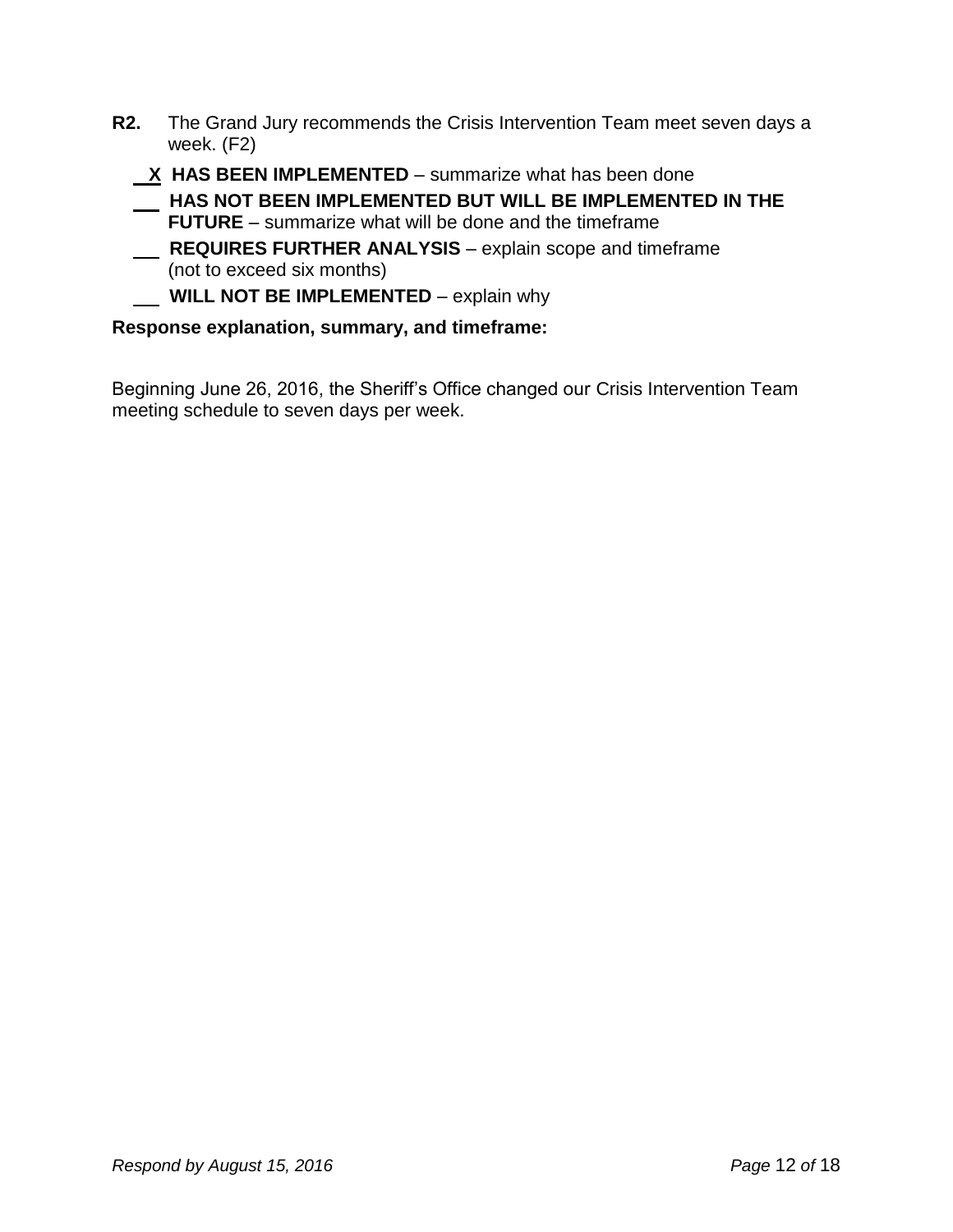- **R3.** The Grand Jury recommends that the Observation Unit be upgraded to an infirmary or that the Sheriff's Office stop referring to the area as an infirmary. (F3)
	- **X HAS BEEN IMPLEMENTED**  summarize what has been done
	- **HAS NOT BEEN IMPLEMENTED BUT WILL BE IMPLEMENTED IN THE FUTURE** – summarize what will be done and the timeframe
	- **REQUIRES FURTHER ANALYSIS** explain scope and timeframe (not to exceed six months)
	- **WILL NOT BE IMPLEMENTED** explain why

The Sheriff's Office internal review process identified confusion caused by the use of "infirmary" to describe the Observation Unit earlier in the year. In May of 2016 the Sheriff's Office removed all references to "infirmary" and directed all staff to refer to the unit only as an Observation Unit consistent with its use.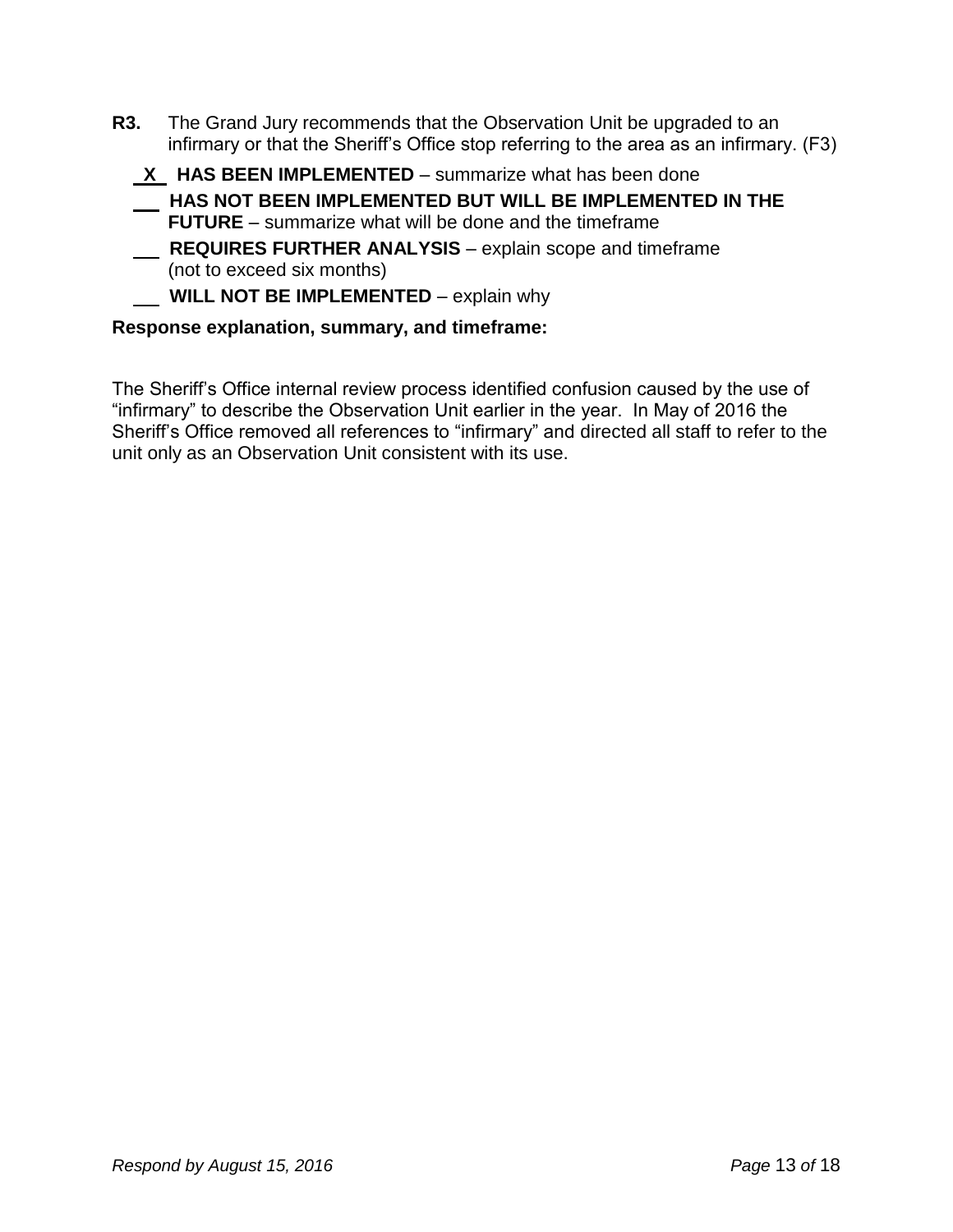- **R4.** This Grand Jury has concerns about the usage of space in the Observation Unit and the Medical Unit and recommends working with a space planner to redesign the physical access between these two units. (F3–F5)
	- **HAS BEEN IMPLEMENTED** summarize what has been done  **HAS NOT BEEN IMPLEMENTED BUT WILL BE IMPLEMENTED IN THE FUTURE** – summarize what will be done and the timeframe  **REQUIRES FURTHER ANALYSIS** – explain scope and timeframe
		- (not to exceed six months)

### **X** WILL NOT BE IMPLEMENTED – explain why

#### **Response explanation, summary, and timeframe:**

The Observation Unit is not an infirmary. Any redesign and associated construction cost would not significantly enhance our ability to provide appropriate medical care to our inmates.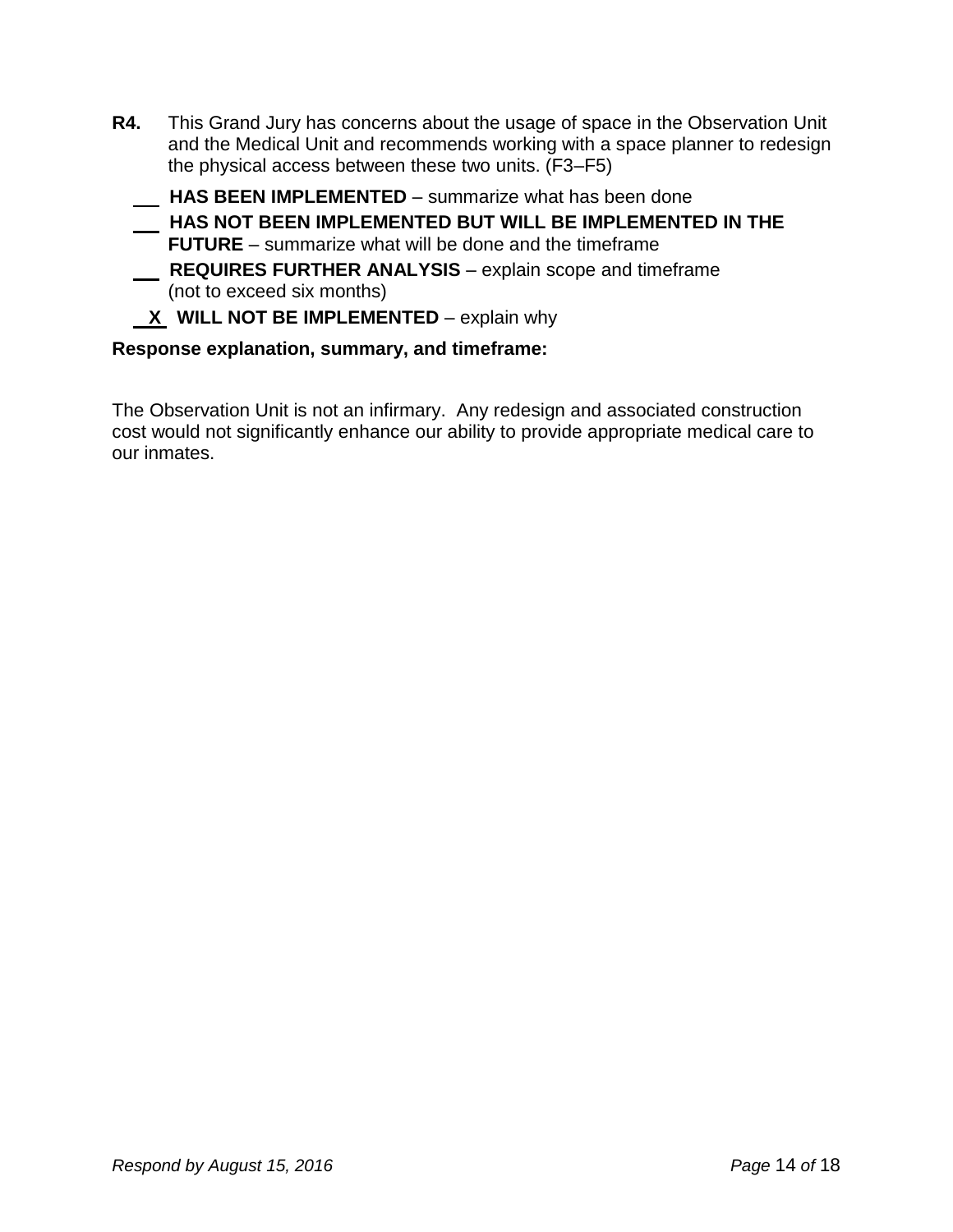- **R5.** The Grand Jury recommends that at-risk inmates be seen within four hours by medical personnel. (F6)
	- **X HAS BEEN IMPLEMENTED**  summarize what has been done
	- **HAS NOT BEEN IMPLEMENTED BUT WILL BE IMPLEMENTED IN THE FUTURE** – summarize what will be done and the timeframe
	- **REQUIRES FURTHER ANALYSIS** explain scope and timeframe (not to exceed six months)
	- **WILL NOT BE IMPLEMENTED** explain why

At-risk inmates are seen immediately by Jail Medical at Intake.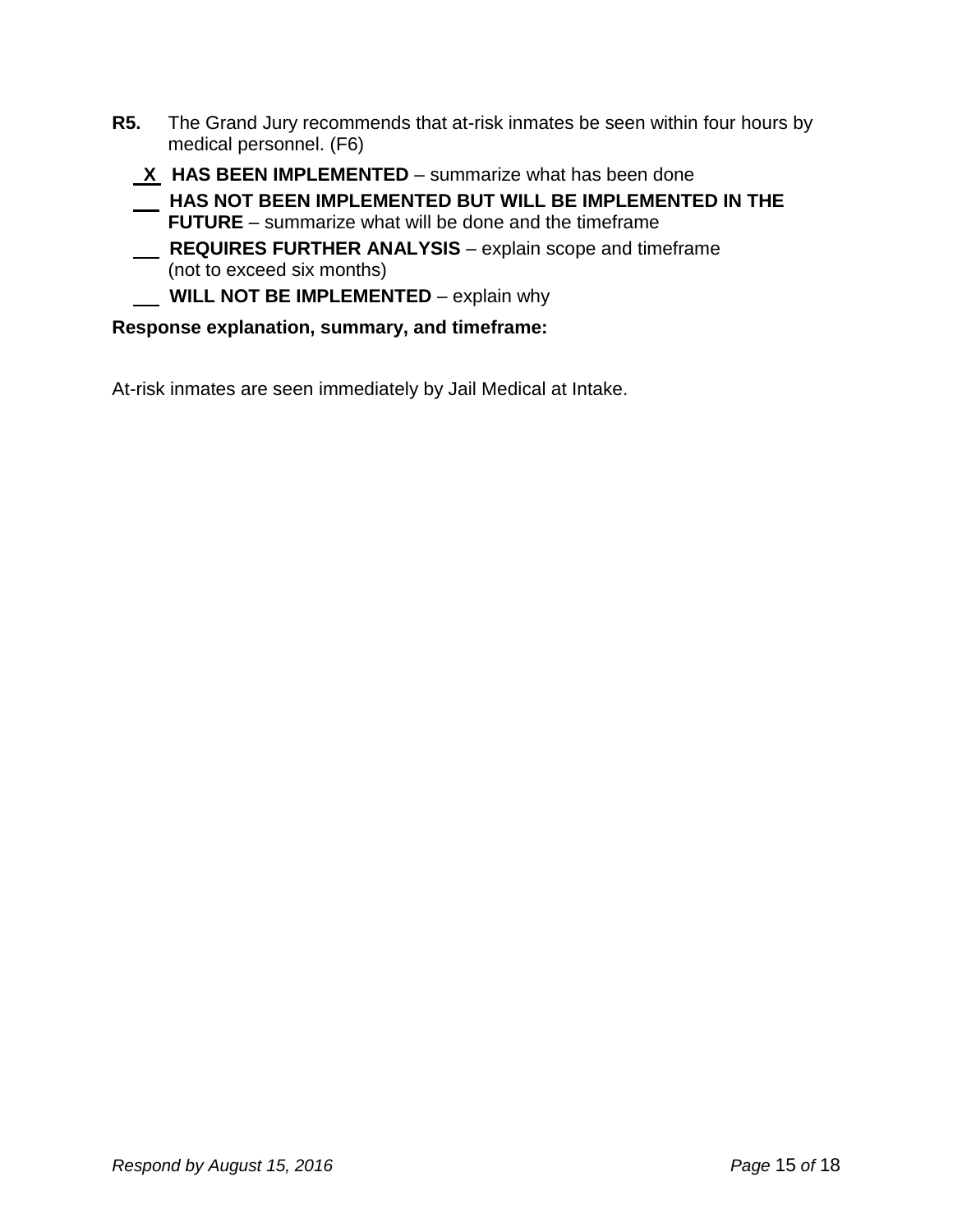- **R6.** The Grand Jury recommends that the window for cell 13 in the Observation Unit be enlarged to at least the same size as the other cells. (F7)
	- **HAS BEEN IMPLEMENTED**  summarize what has been done
	- **HAS NOT BEEN IMPLEMENTED BUT WILL BE IMPLEMENTED IN THE FUTURE** – summarize what will be done and the timeframe
	- **REQUIRES FURTHER ANALYSIS** explain scope and timeframe (not to exceed six months)
	- $\underline{\mathbf{x}}$  WILL NOT BE IMPLEMENTED explain why

California Code of Regulations Title 24 regulates the size and shape of jail Safety Cell windows. Cell 13 is a Safety Cell and is compliant with the regulation.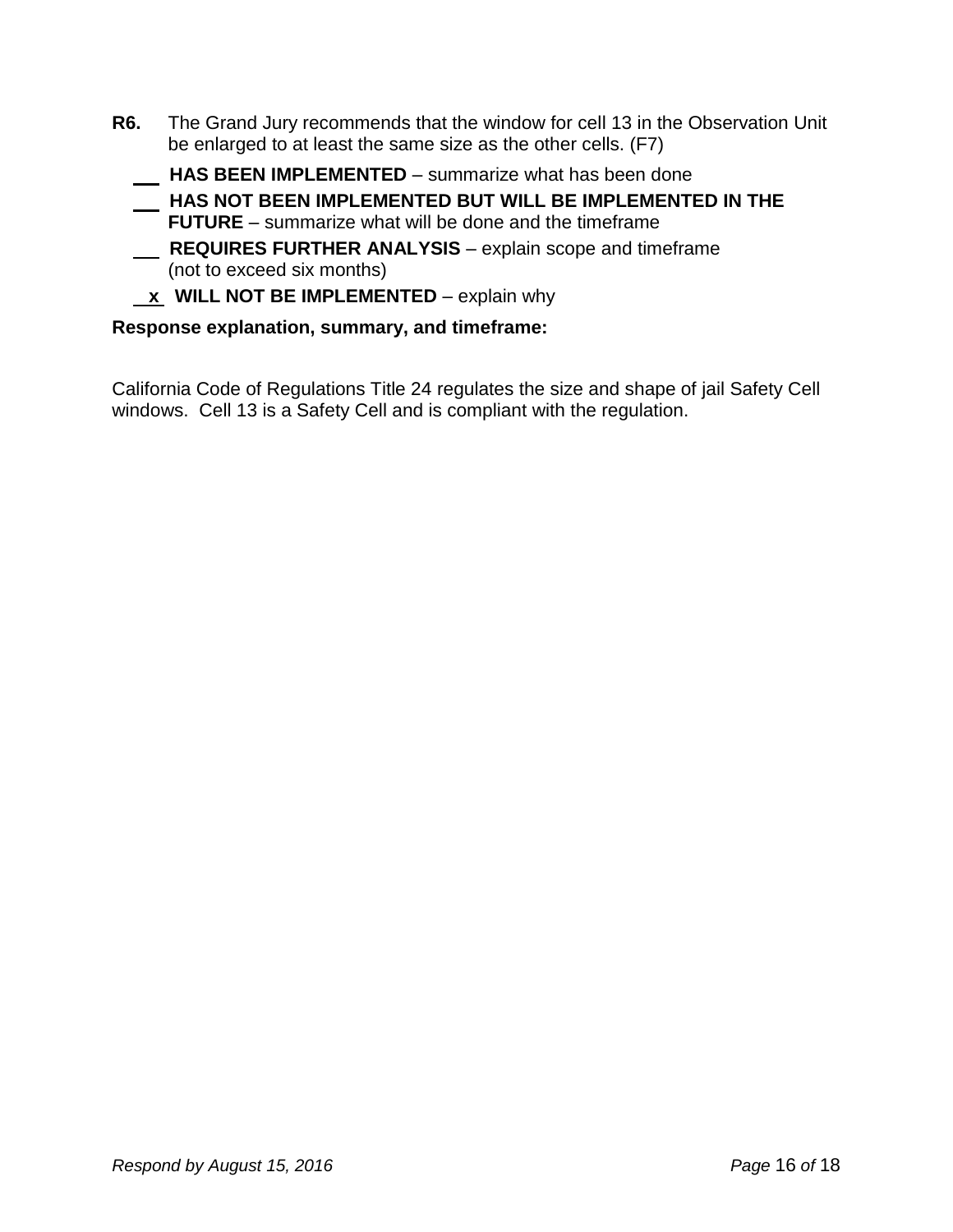- **R7.** The Grand Jury recommends a fence be built within this year to enclose the unrestricted area outside the kitchen back door. Until it is completed, a temporary solution should be installed immediately and inmates should be personally escorted. (F8)
	- **HAS BEEN IMPLEMENTED**  summarize what has been done
	- **X HAS NOT BEEN IMPLEMENTED BUT WILL BE IMPLEMENTED IN THE FUTURE** – summarize what will be done and the timeframe  **REQUIRES FURTHER ANALYSIS** – explain scope and timeframe (not to exceed six months)
	- **WILL NOT BE IMPLEMENTED** explain why

The Sheriff Office intends to contract the fence build this fiscal year to fully enclose the exterior Main Jail kitchen. In June of this year, the Sheriff's Office added infrastructure and procedures to prevent inmate workers from unauthorized movement. Added infrastructure and procedures now active include additional cameras, alarmed back door, and new staff monitoring procedures. Additionally, all inmate kitchen workers are now outfitted with tracking ankle monitors.